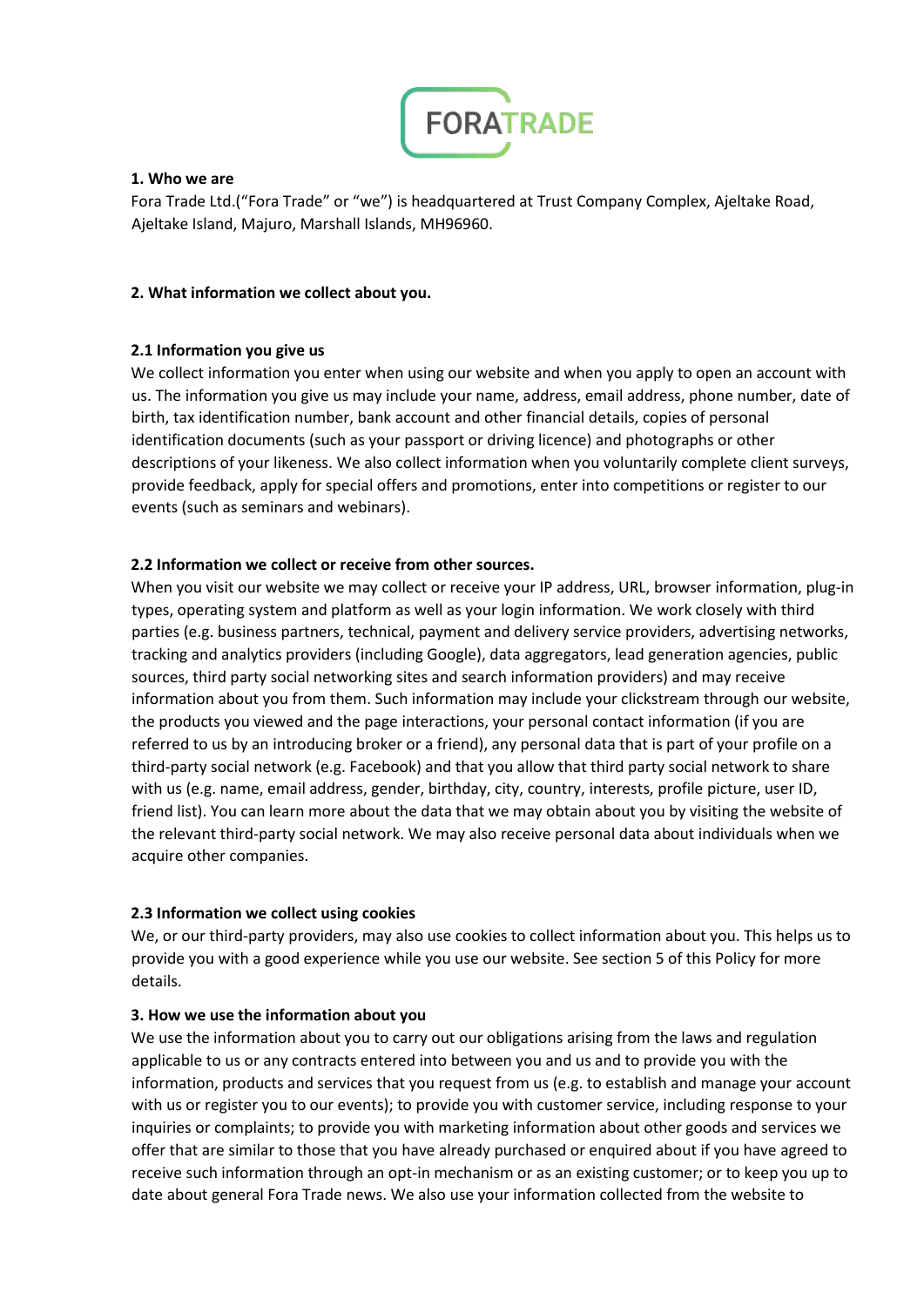personalize your repeated visits to our website. To that effect, we may combine data collected from one source (e.g. a website) with data collected from another source (e.g. an offline event), so as to provide us with a more complete view of you as a customer and serve you better and with greater personalization, such as: improving and personalizing your experience on websites; improve our offers; provide you with marketing communications where you have opted-in to receiving such communications (unless you are an existing customer, in which case you may always opt out of such communication in the future at any time). This being said, within the limits set by the law or the contract you have signed with us, we may be allowed to share your information with affiliated companies within the Fora Trade, third party service providers, business partners (such as introducing brokers, assets managers, banks and other financial institutions), judicial bodies or regulators. We only collect the minimum amount of data needed and use anonymized data in our profiling activities. We will retain your information for as long as needed to provide you with our services or as long as your account is active. We may also retain and use your information in order to comply with our legal obligations, resolve disputes, prevent abuse, and enforce our agreements.

### **4. Your rights**

### **4.1 Access to your information, correction and erasure**

Upon your request, we will send you a copy of the information that we hold about you. This will be provided to you without undue delay in a structured, commonly used and machine-readable form. We want to make sure that your personal information is accurate and up to date. You may ask us to correct or remove information you think is inaccurate. If we hold personal information about you and you want it to be removed from our database or inactivated, please contact us.

### **4.2 Object to processing and right to opt-out of marketing communications**

You have the right to ask us not to process your personal data. You can exercise your right to object by contacting us at. If you wish to opt out of marketing, our emails will also have an 'unsubscribe' option.

### **4.3 Links to other websites**

Our website may, from time to time, contain links to and from other websites. If you follow a link to any of these websites, please be aware that these websites have their own privacy policies and that we do not accept any responsibility or liability for these policies. Please check these policies before you submit any personal data to these websites.

### **4.4 Complaint**

You always have a right to lodge a complaint with a supervisory authority or directly to us by sending an e-mail.

### **5. Cookies**

### **5.1 What are cookies?**

Cookies are small text files placed on your computer, smartphone or other device when you visit our website. They allow us to distinguish you from other users, which helps us give you an enhanced website experience. Cookies allow you to do many things such as log on to your account, apply for products and services online and use financial tools.